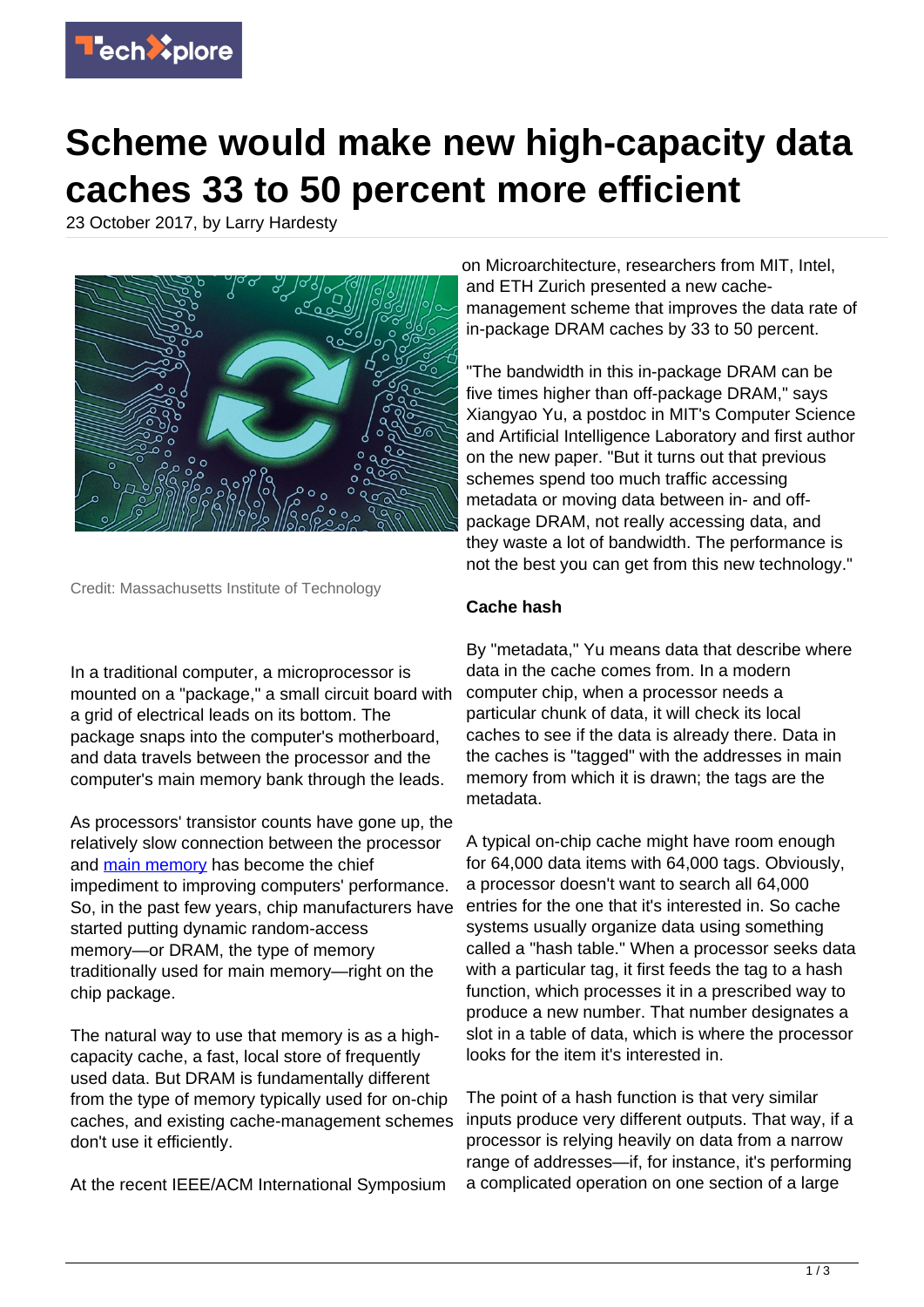

image—that data is spaced out across the cache so programs are usually running on the same chip at as not to cause a logjam at a single location.

Hash functions can, however, produce the same output for different inputs, which is all the more likely if they have to handle a wide range of possible inputs, as caching schemes do. So a cache's hash table will often store two or three data Yu and his colleagues' new system, dubbed items under the same hash index. Searching two or Banshee, adds three bits of data to each entry in three items for a given tag, however, is much better the table. One bit indicates whether the data at that than searching 64,000.

## **Dumb memory**

Here's where the difference between DRAM and SRAM, the technology used in standard caches, comes in. For every bit of data it stores, SRAM uses six transistors. DRAM uses one, which means that it's much more space-efficient. But SRAM has some built-in processing capacity, and DRAM doesn't. If a processor wants to search an SRAM cache for a data item, it sends the tag to the cache. The SRAM circuit itself compares the tag to those of the items stored at the corresponding hash location and, if it gets a match, returns the associated data.

DRAM, by contrast, can't do anything but transmit requested data. So the processor would request the first tag stored at a given hash location and, if it's a match, send a second request for the associated data. If it's not a match, it will request the second stored tag, and if that's not a match, the memory by any core first passes through the tag third, and so on, until it either finds the data it wants buffer, which checks to see whether the requested or gives up and goes to main memory.

In-package DRAM may have a lot of bandwidth, but all the chips' cores that they need to update their this process squanders it. Yu and his colleagues—Srinivas Devadas, the Edwin Sibley Webster Professor of Electrical Engineering and Computer Science at MIT; Christopher Hughes and The buffer is small, only 5 kilobytes, so its addition Nadathur Satish of Intel; and Onur Mutlu of ETH Zurich—avoid all that metadata transfer with a slight estate. And the researchers' simulations show that modification of a memory management system found in most modern chips.

Any program running on a computer chip has to manage its own memory use, and it's generally handy to let the program act as if it has its own dedicated memory store. But in fact, multiple

once, and they're all sending data to main memory at the same time. So each core, or processing unit, in a chip usually has a table that maps the virtual addresses used by individual programs to the actual addresses of data stored in main memory.

virtual address can be found in the DRAM cache, and the other two indicate its location relative to any other data items with the same hash index.

"In the entry, you need to have the physical address, you need to have the virtual address, and you have some other data," Yu says. "That's already almost 100 bits. So three extra bits is a pretty small overhead."

There's one problem with this approach that Banshee also has to address. If one of a chip's cores pulls a data item into the DRAM cache, the other cores won't know about it. Sending messages to all of a chip's cores every time any one of them updates the cache consumes a good deal of time and bandwidth. So Banshee introduces another small circuit, called a tag buffer, where any given core can record the new location of a data item it caches.

Any request sent to either the DRAM cache or main tag is one whose location has been remapped. Only when the buffer fills up does Banshee notify virtual-memory tables. Then it clears the buffer and starts over.

would not use up too much valuable on-chip real the time required for one additional address lookup per [memory](https://techxplore.com/tags/memory/) access is trivial compared to the bandwidth savings Banshee affords.

 **More information:** Xiangyao Yu et al. Banshee, Proceedings of the 50th Annual IEEE/ACM International Symposium on Microarchitecture -